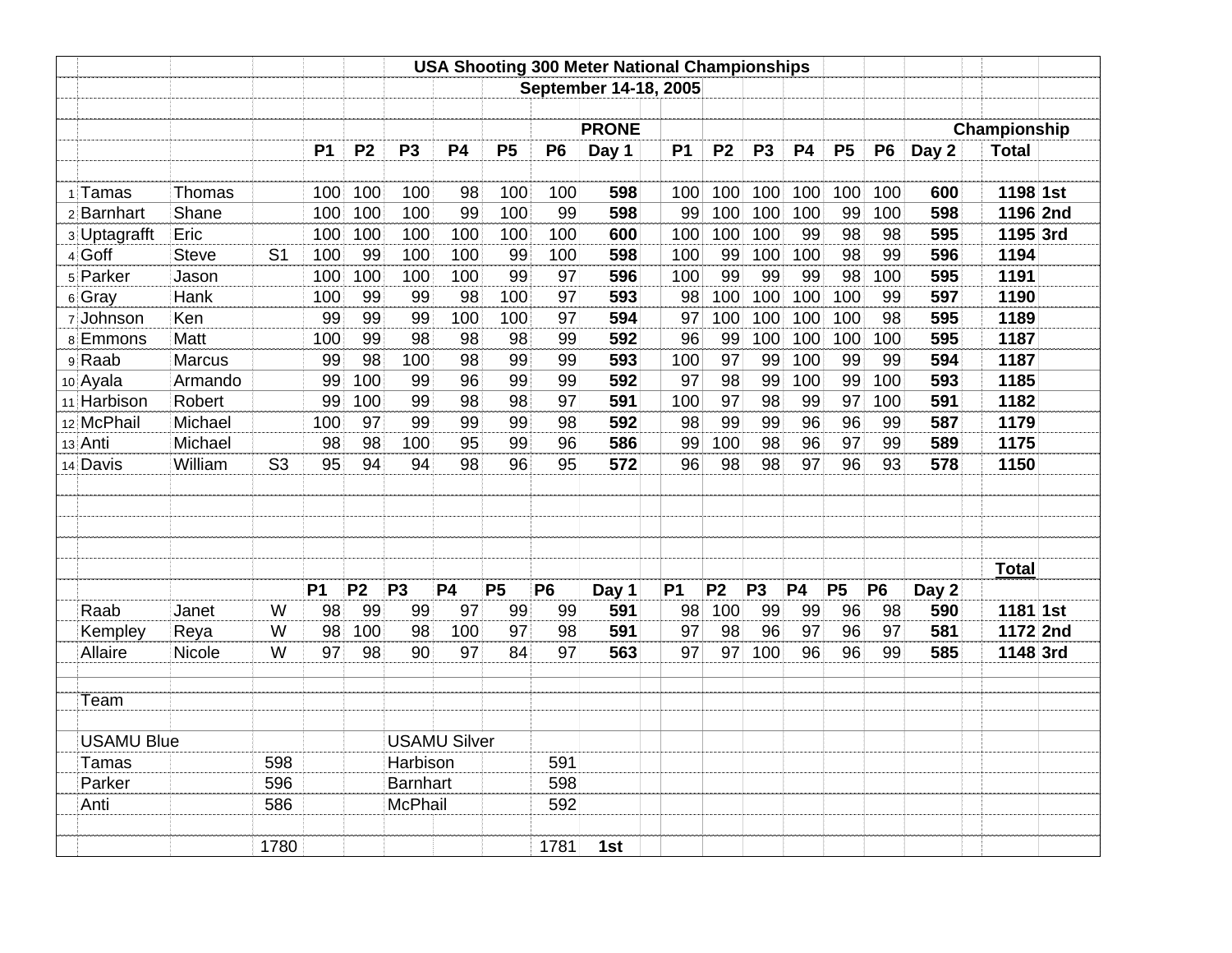|              |                   |               |                | <b>USA Shooting 300 Meter National Championships</b> |              |                  |                       |              |               |              |                       |              |     |
|--------------|-------------------|---------------|----------------|------------------------------------------------------|--------------|------------------|-----------------------|--------------|---------------|--------------|-----------------------|--------------|-----|
|              |                   |               |                |                                                      |              |                  | September 14-18, 2005 |              |               |              |                       |              |     |
|              |                   |               |                |                                                      |              |                  |                       |              |               |              |                       |              |     |
|              |                   |               |                |                                                      |              |                  | <b>THREE POSITION</b> |              |               |              |                       |              |     |
|              |                   |               |                | <b>Prone</b>                                         | <b>Stand</b> | <b>Kneel</b>     | Day 1<br><b>Total</b> | <b>Prone</b> | <b>Stand</b>  | <b>Kneel</b> | Day 2<br><b>Total</b> | Championship |     |
|              |                   |               |                |                                                      |              |                  |                       |              |               |              |                       |              |     |
| 1            | Parker            | Jason         |                | 400                                                  | 386          | 392              | 1178                  | 397          | 376           | 390          | 1163                  | 2341         | 1st |
|              | 2 Harbison        | Robert        |                | 396                                                  | 386          | 388              | 1170                  | 394          | 384           | 386          | 1164                  | 2334         | 2nd |
|              | $3 G$ off         | <b>Steve</b>  | S <sub>1</sub> | 399                                                  | 378          | 384              | 1161                  | 399          | 378           | 389          | 1166                  | 2327         | 3rd |
|              | 4 Emmons          | Matt          |                | 395                                                  | 383          | 377              | 1155                  | 395          | 388           | 388          | 1171                  | 2326         |     |
|              | 5 Johnson         | Ken           |                | 397                                                  | 378          | 386              | 1161                  | 397          | 373           | 384          | 1154                  | 2315         |     |
|              | 6 Uptagrafft      | Eric          |                | 400                                                  | 378          | 385              | 1163                  | 399          | 364           | 383          | 1146                  | 2309         |     |
| $\mathsf{7}$ | Barnhart          | Shane         |                | 399                                                  | 375          | 371              | 1145                  | 399          | 382           | 381          | 1162                  | 2307         |     |
|              | 8 Tamas           | Thomas        |                | 398                                                  | 371          | 382              | 1151                  | 400          | 365           | 388          | 1153                  | 2304         |     |
|              | $9$ Ayala         | Armando       |                | 394                                                  | 364          | 378              | 1136                  | 394          | 370           | 388          | 1152                  | 2288         |     |
|              | 10 McPhail        | Michael       |                | 395                                                  | 370          | 381              | 1146                  | 392          | 366           | 374          | 1132                  | 2278         |     |
|              | 11 Gray           | Hank          |                | 396                                                  | 366          | 371              | 1133                  | 398          | 358           | 377          | 1133                  | 2266         |     |
|              | $12$ Raab         | <b>Marcus</b> |                | 395                                                  | 354          | 387              | 1136                  | 396          | 341           | 387          | 1124                  | 2260         |     |
|              | 13 Anti           | Michael       |                | 391                                                  | 356          | 385              | 1132                  | 393          | 355           | 371          | 1119                  | 2251         |     |
|              | 14 Blahut         | Collin        | J <sub>1</sub> | 387                                                  | 352          | 379              | 1118                  | 392          | 336           | 382          | 1110                  | 2228         |     |
|              | Team              |               |                |                                                      |              |                  |                       |              |               |              |                       |              |     |
|              | <b>USAMU Blue</b> |               |                |                                                      |              | <b>USAMU RED</b> |                       |              |               |              |                       |              |     |
|              | Anti              |               | 1132           |                                                      |              | Harbison         |                       | 1170         |               |              |                       |              |     |
|              | Tamas             |               | 1151           |                                                      |              | <b>Barnhart</b>  |                       | 1145         |               |              |                       |              |     |
|              | Parker            |               | 1178           |                                                      |              | <b>McPhail</b>   |                       | 1146         |               |              |                       |              |     |
|              |                   |               |                | 3461 1st (292 Kn)                                    |              |                  |                       |              | 3461 (287 Kn) |              |                       |              |     |
|              |                   |               |                |                                                      |              |                  |                       |              |               |              |                       |              |     |
|              |                   |               |                |                                                      |              |                  |                       |              |               |              |                       |              |     |
|              |                   |               |                |                                                      |              |                  |                       |              |               |              |                       |              |     |
|              |                   |               |                |                                                      |              |                  |                       |              |               |              |                       |              |     |
|              |                   |               |                |                                                      |              |                  |                       |              |               |              |                       |              |     |
|              |                   |               |                |                                                      |              |                  |                       |              |               |              |                       |              |     |
|              |                   |               |                |                                                      |              |                  |                       |              |               |              |                       |              |     |
|              |                   |               |                |                                                      |              |                  |                       |              |               |              |                       |              |     |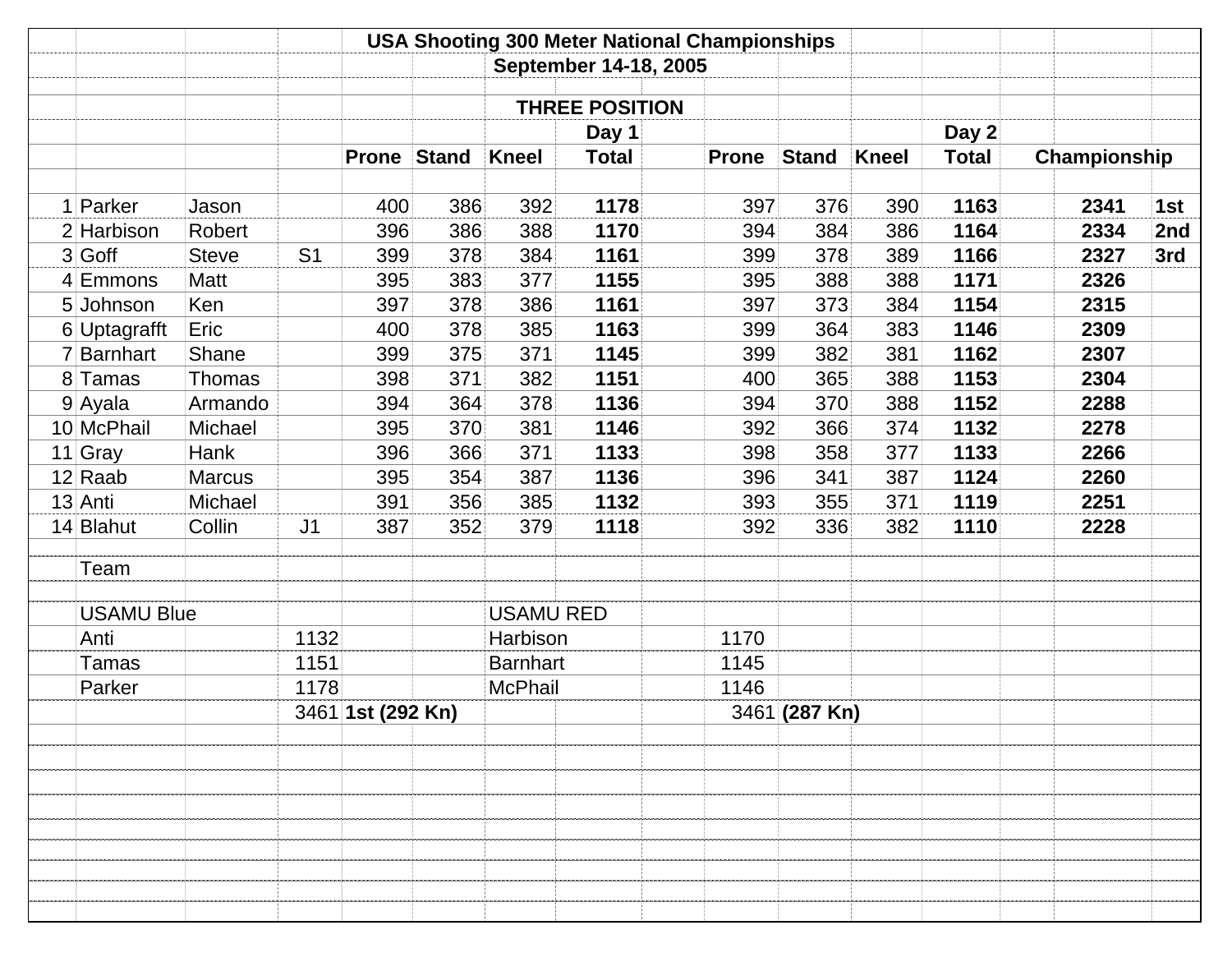|                   |               |                |          |          |             |          | Day 1 |          |             |          |          |       |  |
|-------------------|---------------|----------------|----------|----------|-------------|----------|-------|----------|-------------|----------|----------|-------|--|
|                   |               |                | Stand    | Stand    | Stand       | Stand    | Total | Kneel    | Kneel       | Kneel    | Kneel    | Total |  |
|                   |               |                | #1       | #2       | #3          | #4       |       | #1       | #2          | #3       | #4       |       |  |
| Anti              | Michael       |                | 86       | 93       | 84          | 93       | 356   | 95       | 97          | 94       | 99       | 385   |  |
| Ayala             | Armando       |                | 90       | 90       | 90          | 94       | 364   | 94       | 94          | 96       | 94       | 378   |  |
| <b>Barnhart</b>   | Shane         |                | 95       | 92       | 95          | 93       | 375   | 91       | 91          | 96       | 93       | 371   |  |
| <b>Blahut</b>     | Collin        | J <sub>1</sub> | 90       | 86       | 89          | 87       | 352   | 94       | 94          | 94       | 97       | 379   |  |
| Emmons            | Matt          |                | 96       | 95       | 98          | 94       | 383   | 97       | 94          | 94       | 92       | 377   |  |
| Goff              | <b>Steve</b>  | S <sub>1</sub> | 95       | 95       | 96          | 92       | 378   | 96       | 96          | 97       | 95       | 384   |  |
| Gray              | Hank          |                | 94       | 94       | 87          | 91       | 366   | 93       | 94          | 91       | 93       | 371   |  |
| Harbison          | Robert        |                | 100      | 97       | 95          | 94       | 386   | 97       | 95          | 98       | 98       | 388   |  |
| Johnson           | Ken           |                | 95       | 96       | 92          | 95       | 378   | 93       | 96          | 100      | 97       | 386   |  |
| McPhail           | Michael       |                | 96       | 93       | 92          | 89       | 370   | 96       | 96          | 93       | 96       | 381   |  |
| Parker            | Jason         |                | 96       | 97       | 96          | 97       | 386   | 95       | 98          | 99       | 100      | 392   |  |
| Raab              | <b>Marcus</b> |                | 89       | 87       | 92          | 86       | 354   | 97       | 98          | 97       | 95       | 387   |  |
| Tamas             | <b>Thomas</b> |                | 93       | 94       | 93          | 91       | 371   | 96       | 95          | 98       | 93       | 382   |  |
| Uptagrafft        | Eric          |                | 95       | 97       | 95          | 91       | 378   | 96       | 97          | 97       | 95       | 385   |  |
|                   |               |                |          |          |             |          |       |          |             |          |          |       |  |
|                   |               |                |          |          |             |          | Day 2 |          |             |          |          |       |  |
|                   |               |                | Stand    | Stand    | Stand<br>#3 | Stand    | Total | Kneel    | Kneel<br>#2 | Kneel    | Kneel    | Total |  |
| Anti              | Michael       |                | #1<br>87 | #2<br>90 | 86          | #4<br>92 | 355   | #1<br>91 | 91          | #3<br>94 | #4<br>95 | 371   |  |
|                   |               |                | 92       | 97       | 90          | 91       | 370   | 95       | 97          | 97       | 99       | 388   |  |
| Ayala             | Armando       |                | 97       |          | 95          |          |       | 97       |             |          |          |       |  |
| <b>Barnhart</b>   | Shane         |                | 87       | 97<br>87 | 72          | 93       | 382   | 93       | 95<br>98    | 94       | 95<br>97 | 381   |  |
| <b>Blahut</b>     | Collin        | J <sub>1</sub> |          |          |             | 90       | 336   |          |             | 94       |          | 382   |  |
| Emmons            | Matt          |                | 96       | 98       | 98          | 96       | 388   | 98       | 96          | 96       | 98       | 388   |  |
| Goff              | <b>Steve</b>  | S <sub>1</sub> | 96       | 94       | 95          | 93       | 378   | 95       | 99          | 99       | 96       | 389   |  |
| Gray              | Hank          |                | 93       | 85       | 88          | 92       | 358   | 95       | 95          | 91       | 96       | 377   |  |
| Harbison          | Robert        |                | 96       | 96       | 97          | 95       | 384   | 97       | 96          | 96       | 97       | 386   |  |
| Johnson           | Kenneth       |                | 93       | 92       | 91          | 97       | 373   | 95       | 96          | 97       | 96       | 384   |  |
| <b>McPhail</b>    | Michael       |                | 94       | 88       | 91          | 93       | 366   | 94       | 93          | 92       | 95       | 374   |  |
| Parker            | Jason         |                | 97       | 97       | 85          | 97       | 376   | 97       | 96          | 99       | 98       | 390   |  |
| Raab              | <b>Marcus</b> |                | 77       | 91       | 84          | 89       | 341   | 96       | 94          | 100      | 97       | 387   |  |
| Tamas             | <b>Thomas</b> |                | 88       | 90       | 97          | 90       | 365   | 98       | 96          | 97       | 97       | 388   |  |
| <b>Uptagrafft</b> | Eric          |                | 89       | 87       | 91          | 97       | 364   | 98       | 95          | 96       | 94       | 383   |  |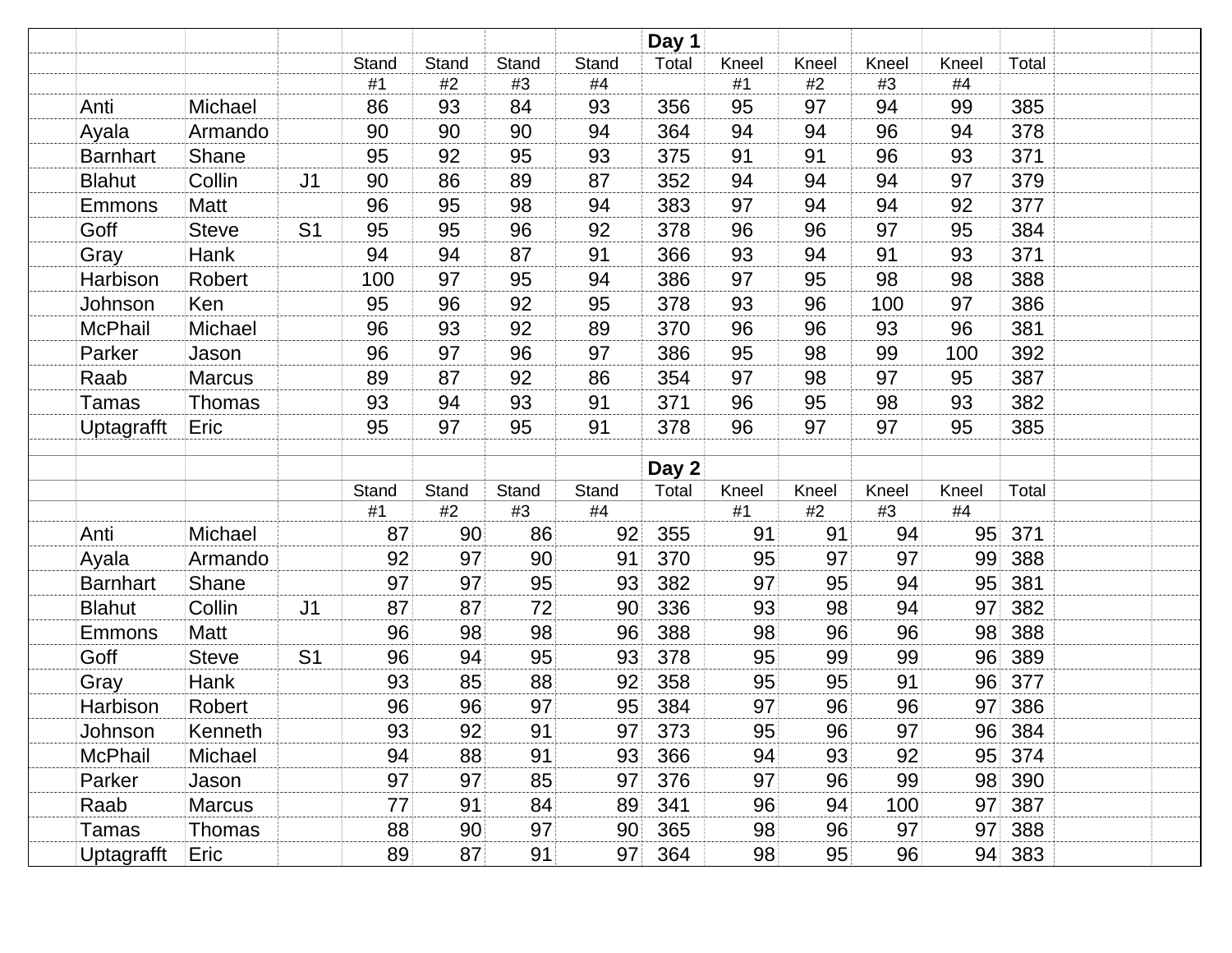|                   |               |                |           |                |                  |                            |                         |           |           | <b>USA Shooting 300 Meter National Championships</b> |              |     |
|-------------------|---------------|----------------|-----------|----------------|------------------|----------------------------|-------------------------|-----------|-----------|------------------------------------------------------|--------------|-----|
|                   |               |                |           |                |                  | September 14-18, 2005      |                         |           |           |                                                      |              |     |
|                   |               |                |           |                |                  | <b>STANDARD RIFLE 3x20</b> |                         |           |           |                                                      |              |     |
|                   |               |                | <b>PR</b> | <b>ST</b>      | <b>KN</b>        | Day 1                      | <b>PR</b>               | <b>ST</b> | <b>KN</b> | Day 2                                                | Championship |     |
| 1 Goff            | <b>Steve</b>  | S <sub>1</sub> | 199       | 193            | 197              | 589                        | 200                     | 190       | 194       | 584                                                  | $1173$ 1st   |     |
| 2 Parker          | Jason         |                | 199       | 196            | 198              | 593                        | 186                     | 191       | 195       | 572                                                  | 1165 2nd     |     |
| 3 Harbison        | Robert        |                | 199       | 184            | 198              | 581                        | 199                     | 191       | 192       | 582                                                  | 1163 3rd     |     |
| 4 Barnhart        | Shane         |                | 198       | 187            | 193              | 578                        | 199                     | 186       | 196       | 581                                                  | 1159         |     |
| 5 Uptagrafft      | Eric          |                | 198       | 186            | 194              | 578                        | 200                     | 186       | 192       | 578                                                  | 1156         |     |
| 6 Tamas           | <b>Thomas</b> |                | 200       | 189            | 185              | 574                        | 200                     | 184       | 193       | 577                                                  | 1151         |     |
| 7 McPhail         | Michael       |                | 199       | 184            | 185              | 568                        | 198                     | 194       | 189       | 581                                                  | 1149         |     |
| 8 Anti            | Michael       |                | 191       | 185            | 188              | 564                        | 200                     | 183       | 190       | 573                                                  | 1137         |     |
| 9 Ayala           | Armando       |                | 197       | 181            | 185              | 563                        | 195                     | 184       | 191       | 570                                                  | 1133         |     |
| 10 Gray           | <b>Hank</b>   |                | 197       | 177            | 188              | 562                        | 195                     | 184       | 191       | 570                                                  | 1132         |     |
|                   |               |                |           |                |                  |                            | <b>SPORT RIFLE 3x20</b> |           |           |                                                      |              |     |
|                   |               |                | <b>PR</b> | <b>ST</b>      | <b>KN</b>        | Day 1                      | <b>PR</b>               | <b>ST</b> | <b>KN</b> | Day 2                                                | Championship |     |
| 1 Allaire         | <b>Nicole</b> | W              | 195       | 179            | 195              | 569                        | 197                     | 181       | 194       | 572                                                  | 1141         | 1st |
| 2 Kempley         | Reya          | W              | 195       | 174            | 175              | 544                        | 197                     | 185       | 179       | 561                                                  | 1105         | 2nd |
| 3 Raab            | Janet         | W              | 194       | 170            | 184              | 548                        | 198                     | 167       | 185       | 550                                                  | 1098         | 3rd |
| Team              |               |                |           |                |                  |                            |                         |           |           |                                                      |              |     |
| <b>USAMU Blue</b> |               |                |           |                | <b>USAMU Red</b> |                            |                         |           |           |                                                      |              |     |
| Parker            |               | 593            |           | Tamas          |                  |                            | 574                     |           |           |                                                      |              |     |
| <b>Barnhart</b>   | 578           |                | Ayala     |                |                  | 563                        |                         |           |           |                                                      |              |     |
| Harbison          |               | 581            |           | <b>McPhail</b> |                  |                            | 568                     |           |           |                                                      |              |     |
|                   |               |                |           |                |                  |                            |                         |           |           |                                                      |              |     |